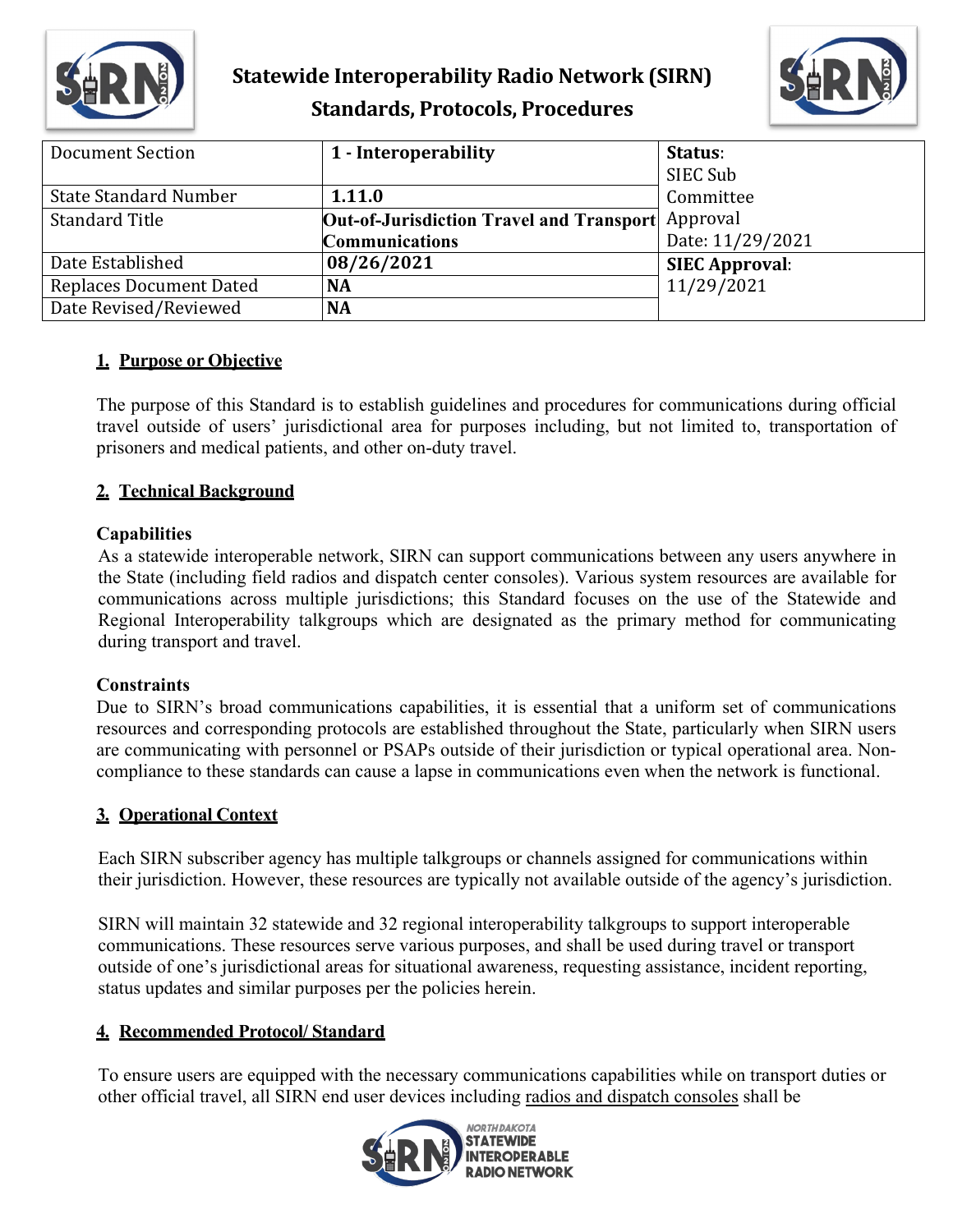

# **Statewide Interoperability Radio Network (SIRN) Standards, Protocols, Procedures**



programmed with the Statewide and Regional Interoperability talkgroups. Table 1 depicts SIRN's trunked Regional & Statewide Interoperability Talkgroups. See SIRN Standard 1.4.0 Regional & Statewide Interoperability Talkgroups for additional user guidelines on these talkgroups.

| 05 REGIONAL<br>MA1 | 05 REGIONAL<br>MA2 | 05 STATE MA1       | 05 STATE MA2        |
|--------------------|--------------------|--------------------|---------------------|
| ND NW MA HAIL      | ND NE MA HAIL      | ND MA HAIL         | ND MA HAIL          |
| ND NW PRSUIT       | ND NE PRSUIT       | ND PURSUIT 1       | <b>ND MA 16</b>     |
| ND NW MA 01E       | ND NE MA 01E       | ND PURSUIT 2       | ND MA <sub>17</sub> |
| ND NW MA 02        | ND NE MA 02        | $ND MA$ 03 E       | ND MA <sub>18</sub> |
| ND NW MA 03        | ND NE MA 03        | ND MA 04E          | ND MA 19            |
| ND NW MA 04        | ND NE MA 04        | $ND MA$ 05 E       | <b>ND MA 20</b>     |
| ND NW MA 05        | ND NE MA 05        | ND MA 6            | <b>ND MA 21</b>     |
| ND NW MA 06        | ND NE MA 06        | ND MA <sub>7</sub> | <b>ND MA 22</b>     |
| ND SW MA HAIL      | ND SE MA HAIL      | ND MA 8            | <b>ND MA 23</b>     |
| ND SW PRSUIT       | ND SE PRSUIT       | ND MA 9            | <b>ND MA 24</b>     |
| ND SW MA 01E       | ND SE MA 01E       | ND MA 10           | <b>ND MA 25</b>     |
| ND SW MA 02        | ND SE MA 02        | ND MA 11           | <b>ND MA 26</b>     |
| ND SW MA 03        | ND SE MA 03        | <b>ND MA 12</b>    | <b>ND MA 27</b>     |
| ND SW MA 04        | ND SE MA 04        | <b>ND MA 13</b>    | <b>ND MA 28</b>     |
| ND SW MA 05        | ND SE MA 05        | <b>ND MA 14</b>    | <b>ND MA 29</b>     |
| ND SW MA 06        | ND SE MA 06        | <b>ND MA 15</b>    | ND MA 30            |

*Table 1: SIRN Regional & Statewide Interoperability Talkgroups*

The North Dakota Emergency Management Regions map below depicts the four quadrants that apply for the purposes of radio communications and regional interoperability talkgroups.

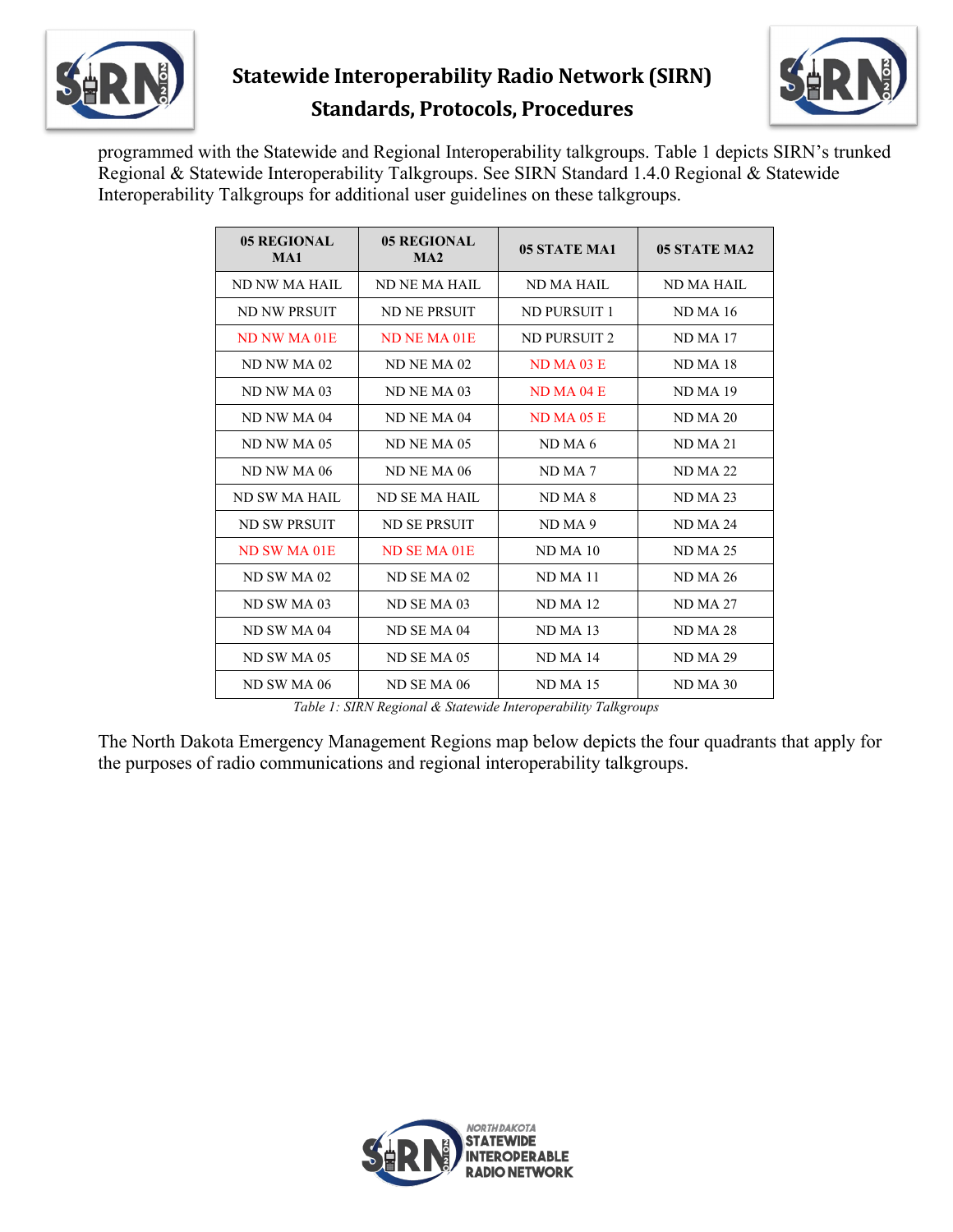





#### **ND EMERGENCY MANAGEMENT REGIONS**

#### **5. Recommended Procedure**

Personnel traveling outside of their jurisdiction or County shall employ the following radio operating guidelines as applicable. User Agencies may tailor these guidelines to better suit their individual agency communications needs provided that the tailored approach poses no impact on SIRN performance.

#### **Dispatch Centers**

- Public Safety Answering Points (PSAP) or dispatch centers should announce any hazards for transport vehicles and traveling public safety and public service personnel via the applicable regional HAIL talkgroup.
- A PSAP that requires a dedicated talkgroup for check-ins with traveling personnel during a highrisk transport may, only for the duration of transport, assign a dedicated statewide or regional MA talkgroup. Traveling personnel will use/monitor the assigned talkgroup for the duration of the travel. The ND/Regional MA talkgroup must be requested and checked out using Status Board (See SIRN Standard 1.7.0 Status Board). Check-ins should be kept to a minimum to reduce system loading. HAIL talkgroups shall not be assigned for this purpose.

#### **General/Situational Awareness**

• It is recommended that traveling personnel scan or monitor (by navigating to it) the geographically